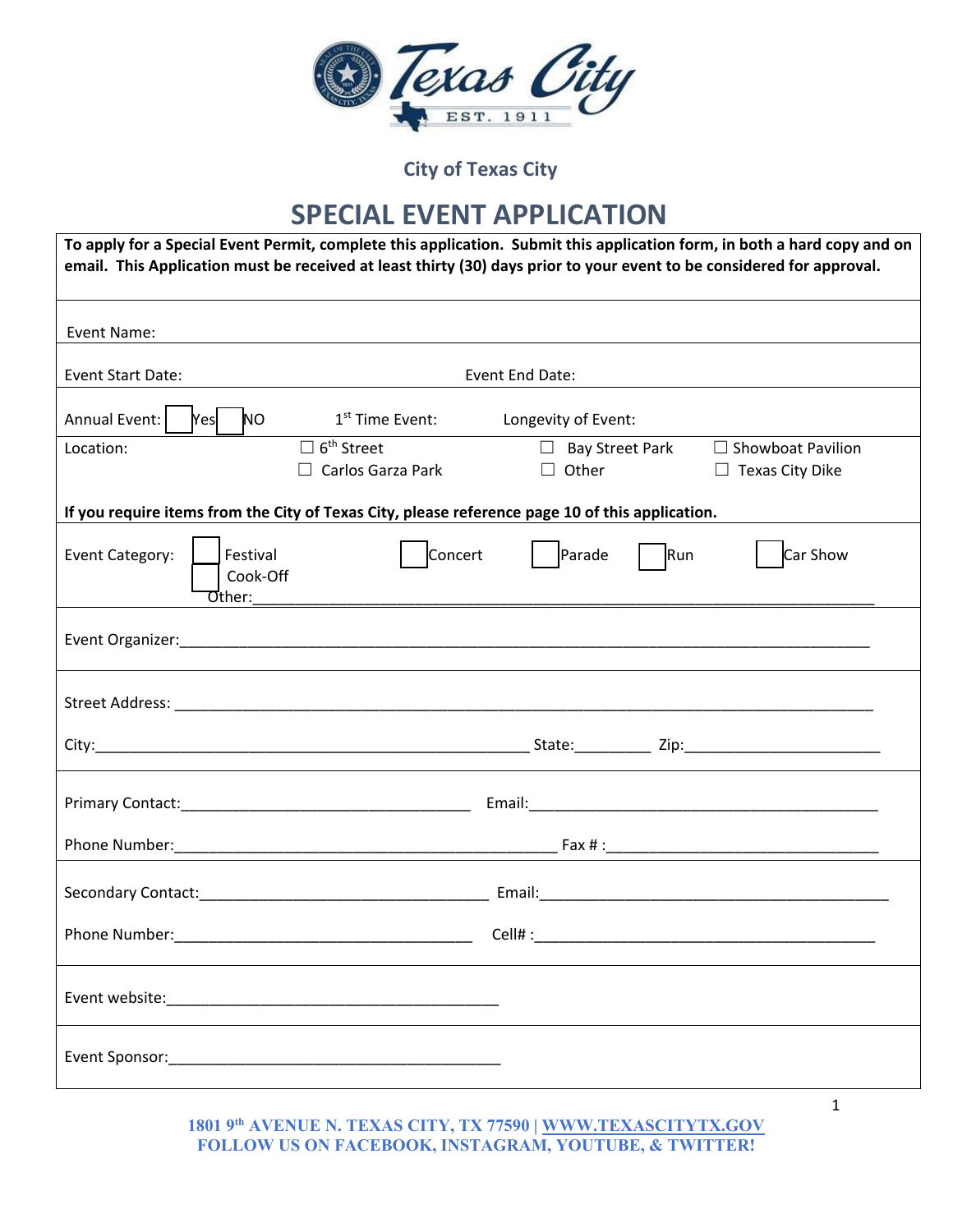

### **SPECIAL EVENT APPLICATION**

| Description of Event: (provide thorough details of event activity, programs and schedule):                                                                                                                                                                                                                                                                                                       |         |            |           |  |  |  |
|--------------------------------------------------------------------------------------------------------------------------------------------------------------------------------------------------------------------------------------------------------------------------------------------------------------------------------------------------------------------------------------------------|---------|------------|-----------|--|--|--|
|                                                                                                                                                                                                                                                                                                                                                                                                  |         |            |           |  |  |  |
| Have we approved this event in the past?                                                                                                                                                                                                                                                                                                                                                         |         | $\Box$ Yes | $\Box$ No |  |  |  |
| If yes, are there any changes from the prior years? How many years have you been holding this event?                                                                                                                                                                                                                                                                                             |         |            |           |  |  |  |
| <b>Admission Fee:</b><br>In Advance:                                                                                                                                                                                                                                                                                                                                                             | Day of: |            |           |  |  |  |
| Attendance Estimate:                                                                                                                                                                                                                                                                                                                                                                             |         |            |           |  |  |  |
| Site Plan - Your event site plan / route map should be submitted with this application and include but not be limited to:<br>$\Box$ An outline of the entire event venue including the names of all streets or areas that are part of the venue and<br>the surrounding area. If the event involves a moving route of any kind, indicate the direction of travel and all<br>street lane closures. |         |            |           |  |  |  |
| The location of first aid facilities and ambulances.                                                                                                                                                                                                                                                                                                                                             |         |            |           |  |  |  |
| The location of all stages, platforms, canopies, booths, portable toilets, cooking areas, trash containers,<br>٠<br>generators, fencing, barriers or any other temporary structures.                                                                                                                                                                                                             |         |            |           |  |  |  |
| Entrance and exit locations for outdoor events that are fenced or enclosed.                                                                                                                                                                                                                                                                                                                      |         |            |           |  |  |  |
| Identification of all event components that meet accessibility standards.                                                                                                                                                                                                                                                                                                                        |         |            |           |  |  |  |
| $\Box$ Other related event components not listed above.                                                                                                                                                                                                                                                                                                                                          |         |            |           |  |  |  |
| Please remember that a minimum of twenty feet (20) is required for emergency vehicle access.<br>Please refrain from advertising any event maps or routes until you have received formal approval from city staff.                                                                                                                                                                                |         |            |           |  |  |  |
|                                                                                                                                                                                                                                                                                                                                                                                                  |         |            |           |  |  |  |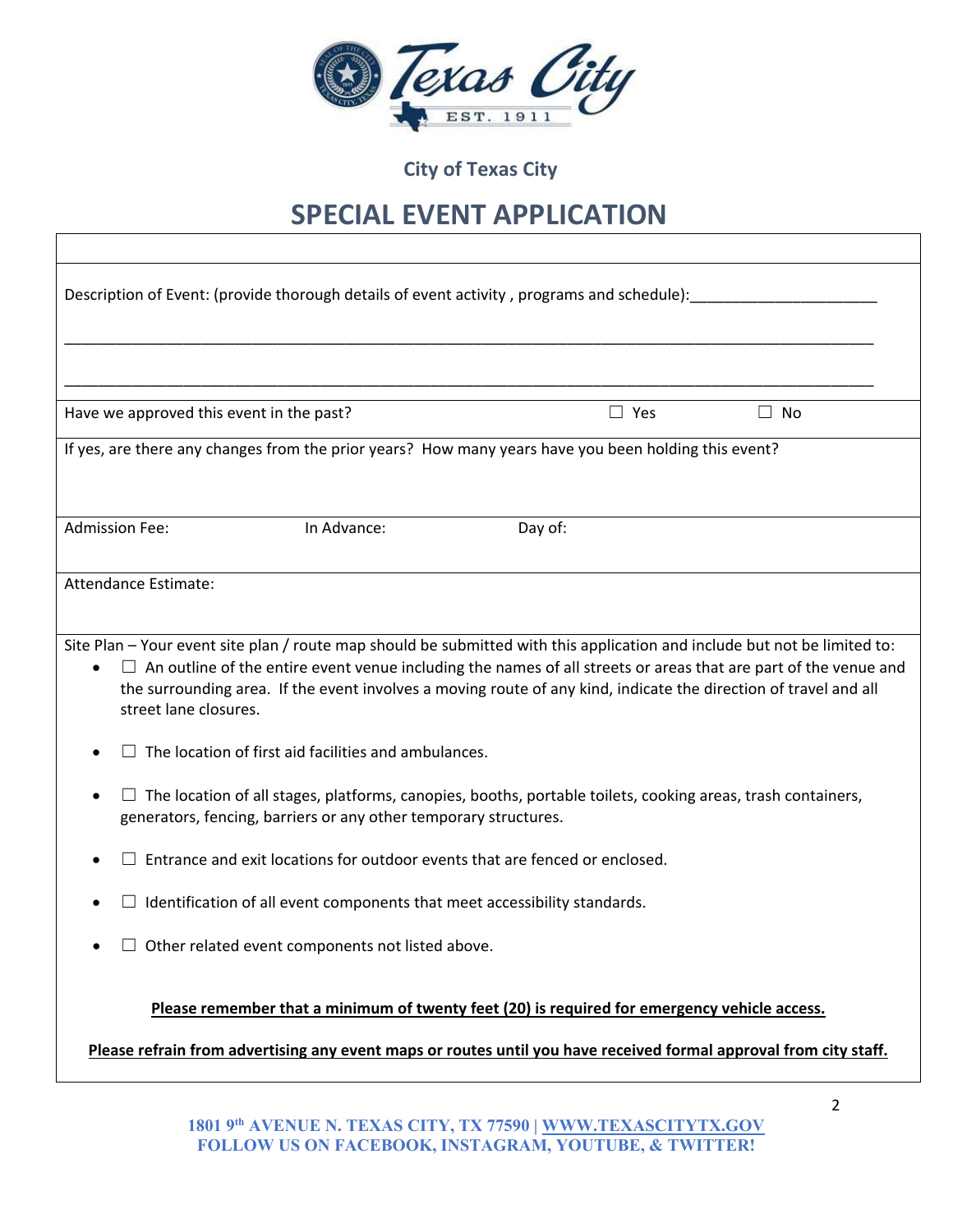

## **SPECIAL EVENT APPLICATION**

| Does your event take place on a city street or right of way?                                                                                                                                                                                                                                                                 |            | $\Box$ Yes | $\Box$ No    |
|------------------------------------------------------------------------------------------------------------------------------------------------------------------------------------------------------------------------------------------------------------------------------------------------------------------------------|------------|------------|--------------|
| If YES, will there be an entry fee for your event?                                                                                                                                                                                                                                                                           | $\Box$ Yes | $\Box$ No  |              |
| Is your organization considered "Tax exempt / non-profit"?                                                                                                                                                                                                                                                                   |            | $\Box$ Yes | $\Box$ No    |
| REQUIRED If yes, please attach to this application a copy of your IRS 501 (C) tax exemption letter providing proof and<br>certifying your current tax exempt, nonprofit status.                                                                                                                                              |            |            |              |
|                                                                                                                                                                                                                                                                                                                              |            |            |              |
| Please include ticket, entry, vendor, product and sponsorship sales from this event. Please also explain how this was<br>calculated.                                                                                                                                                                                         |            |            |              |
|                                                                                                                                                                                                                                                                                                                              |            |            |              |
|                                                                                                                                                                                                                                                                                                                              |            |            |              |
| Projected revenue or net dollar amount for the host organization will receive from this event: \$                                                                                                                                                                                                                            |            |            |              |
| REQUIRED You are required to have a security plan for your event unless special permission is given by the Mayor of<br>Texas City. If you have not already arranged for a security organization to handle your event, you will have the<br>opportunity to hire off-duty officers of the Texas City Police Department (TCPD). |            |            |              |
| Will you, or have you hired off duty officers from TCPD?                                                                                                                                                                                                                                                                     |            | $\Box$ Yes | No           |
| Will you, or have you hired a professional security organization?                                                                                                                                                                                                                                                            |            | $\Box$ Yes | No           |
| <b>REQUIRED</b> If yes. Name of security organization: <b>Network of the Security of Security Arts</b>                                                                                                                                                                                                                       |            |            |              |
|                                                                                                                                                                                                                                                                                                                              |            |            |              |
|                                                                                                                                                                                                                                                                                                                              |            |            |              |
|                                                                                                                                                                                                                                                                                                                              |            |            |              |
|                                                                                                                                                                                                                                                                                                                              |            |            | $\mathbf{3}$ |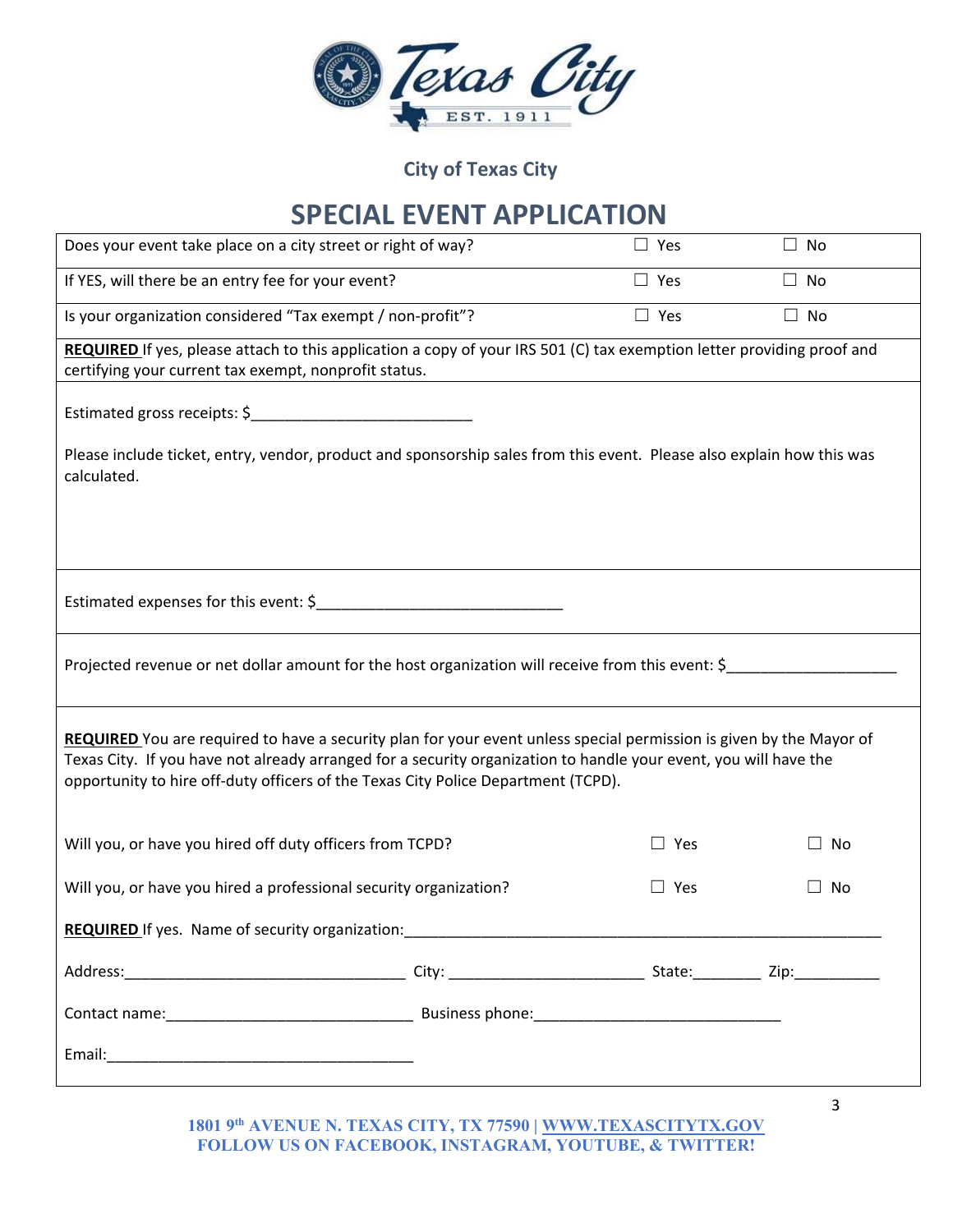

#### **SPECIAL EVENT APPLICATION**

| REQUIRED You may be required to have a medical plan for your event. If you have not already arranged for first aid<br>staffing or hired a certified medical organization to handle this event, you will have the opportunity to hire one of the |               |      |  |  |  |  |
|-------------------------------------------------------------------------------------------------------------------------------------------------------------------------------------------------------------------------------------------------|---------------|------|--|--|--|--|
| four permitted ambulance services. More information is available upon request.                                                                                                                                                                  |               |      |  |  |  |  |
| Will you, or have you hired a certified medical organization?                                                                                                                                                                                   | $\Box$ Yes    | No   |  |  |  |  |
| <b>Medical Plan Continued</b>                                                                                                                                                                                                                   |               |      |  |  |  |  |
| <b>REQUIRED</b> If you have hired a certified medical organization                                                                                                                                                                              |               |      |  |  |  |  |
|                                                                                                                                                                                                                                                 |               |      |  |  |  |  |
|                                                                                                                                                                                                                                                 |               |      |  |  |  |  |
|                                                                                                                                                                                                                                                 |               |      |  |  |  |  |
|                                                                                                                                                                                                                                                 |               |      |  |  |  |  |
| Please describe or attach the arrangements you have made for first aid staffing & equipment: _________________                                                                                                                                  |               |      |  |  |  |  |
|                                                                                                                                                                                                                                                 |               |      |  |  |  |  |
|                                                                                                                                                                                                                                                 |               |      |  |  |  |  |
| If no, to either question, explain your plan in the event of a medical emergency at your event:                                                                                                                                                 |               |      |  |  |  |  |
|                                                                                                                                                                                                                                                 |               |      |  |  |  |  |
|                                                                                                                                                                                                                                                 |               |      |  |  |  |  |
|                                                                                                                                                                                                                                                 |               |      |  |  |  |  |
| Will there be a clear path of travel throughout your event?                                                                                                                                                                                     | $\square$ Yes | ⊿ No |  |  |  |  |
| Please describe:                                                                                                                                                                                                                                |               |      |  |  |  |  |

**1801 9th AVENUE N. TEXAS CITY, TX 77590 | WWW.TEXASCITYTX.GOV FOLLOW US ON FACEBOOK, INSTAGRAM, YOUTUBE, & TWITTER!** 

4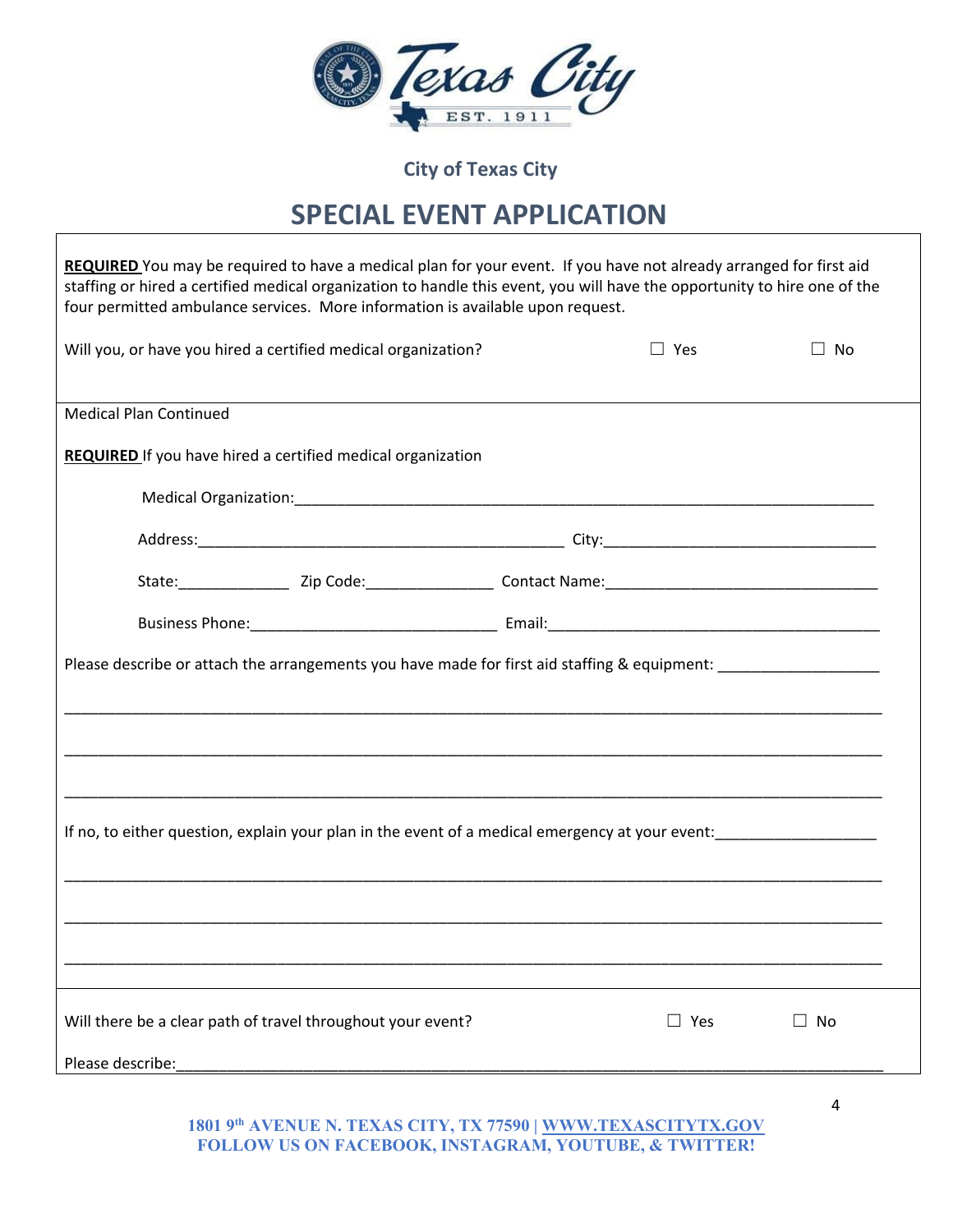

### **SPECIAL EVENT APPLICATION**

|         | Have you developed a disabled parking and or transportation plan?                            | $\Box$ Yes | $\Box$ No |  |
|---------|----------------------------------------------------------------------------------------------|------------|-----------|--|
|         |                                                                                              |            |           |  |
|         | Will your event involve the use of a parking and or shuttle plan?                            | $\Box$ Yes | $\Box$ No |  |
|         |                                                                                              |            |           |  |
|         | Is your event taking place outdoors at night?                                                | $\Box$ Yes | $\Box$ No |  |
|         |                                                                                              |            |           |  |
|         | <u> 1989 - Johann Stoff, amerikansk politiker (d. 1989)</u>                                  |            |           |  |
|         | Do you plan to utilize permanent and or portable toilet facilities at your event? $\Box$ Yes |            | $\Box$ No |  |
| If Yes: |                                                                                              |            |           |  |
|         |                                                                                              |            |           |  |
|         |                                                                                              |            |           |  |
|         |                                                                                              |            |           |  |
|         |                                                                                              |            |           |  |
|         | Total number of ADA accessible toilet facilities:                                            |            |           |  |
| If No:  |                                                                                              |            |           |  |
|         |                                                                                              |            |           |  |
|         |                                                                                              |            |           |  |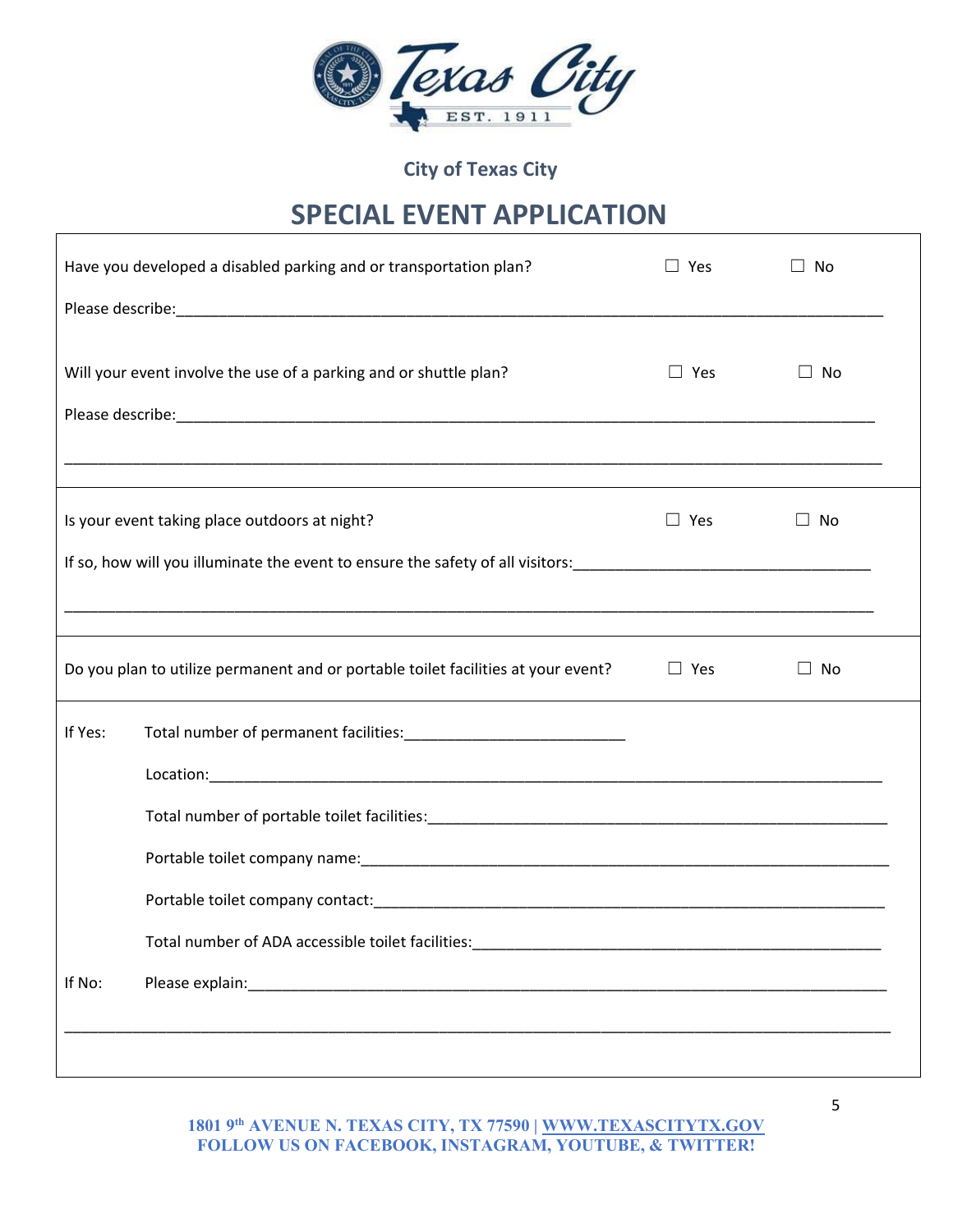

### **SPECIAL EVENT APPLICATION**

| Will there be any musical entertainment related to your event?                   | $\Box$ Yes | $\Box$ No     |  |
|----------------------------------------------------------------------------------|------------|---------------|--|
| If Yes:                                                                          |            |               |  |
| Music continued                                                                  |            |               |  |
|                                                                                  |            |               |  |
|                                                                                  |            |               |  |
|                                                                                  |            |               |  |
|                                                                                  |            |               |  |
|                                                                                  |            |               |  |
| Will inflatables, hot air balloons, or any similar device be used at your event? | $\Box$ Yes | No<br>$\perp$ |  |
|                                                                                  |            |               |  |
| Will any fireworks, lasers, or any other pyrotechnics be used at your event?     | $\Box$ Yes | No<br>$\perp$ |  |
|                                                                                  |            |               |  |
|                                                                                  |            |               |  |
| Will any signs, banners, decorations, or special lighting be used at your event? | $\Box$ Yes | $\Box$ No     |  |
| If yes, please describe:                                                         |            |               |  |
|                                                                                  |            | 6             |  |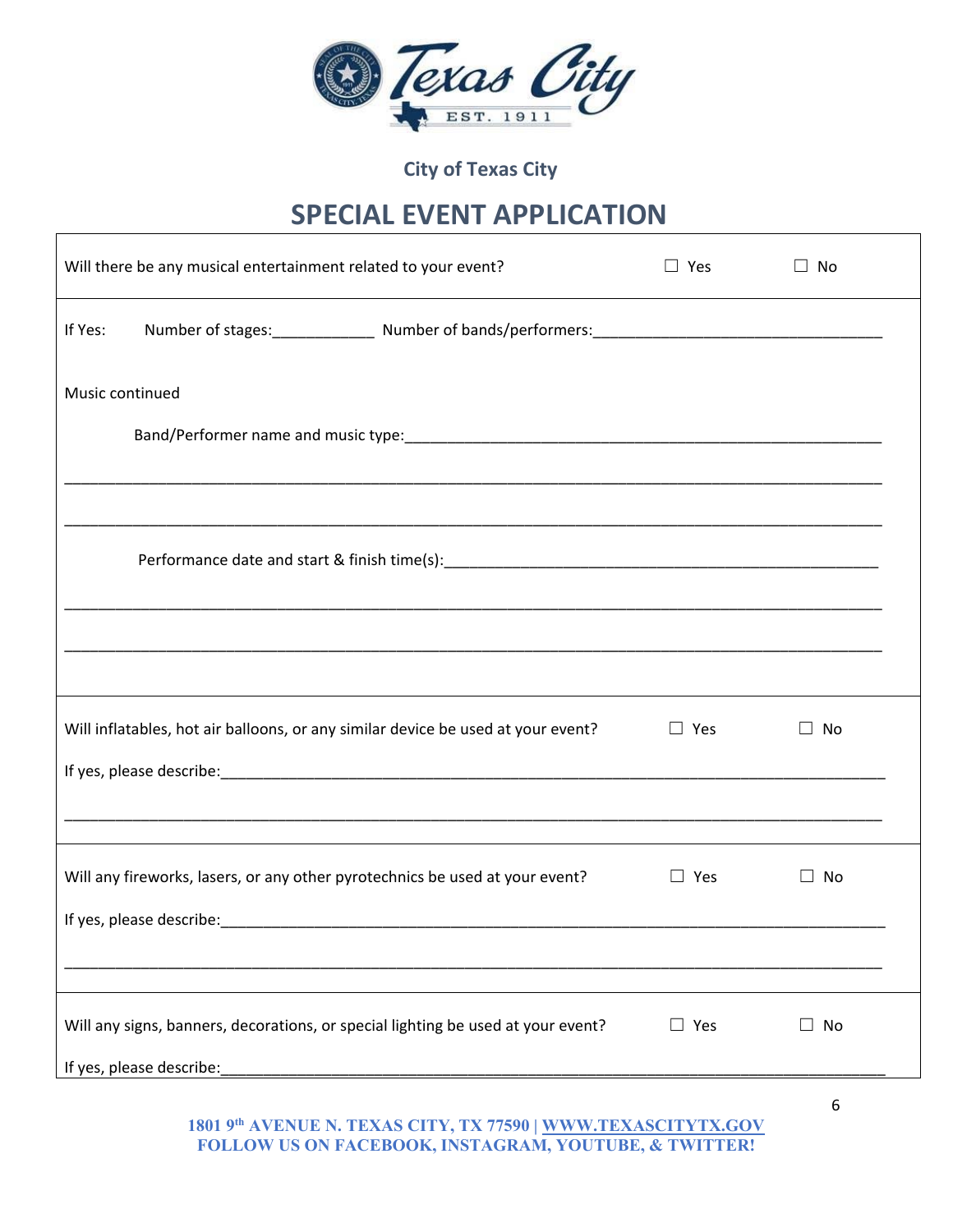|  | $\ell$ <i>x<math>\alpha</math>a</i> |  |  |
|--|-------------------------------------|--|--|
|  | EST                                 |  |  |

#### **SPECIAL EVENT APPLICATION**

| Will your event involve the sale of alcoholic beverages?                                                                    | $\Box$ Yes    | No<br>$\perp$ |
|-----------------------------------------------------------------------------------------------------------------------------|---------------|---------------|
|                                                                                                                             |               |               |
|                                                                                                                             |               |               |
| PLEASE NOTE: GLASS CONTAINERS ARE STRICTLY PROHIBITED. THE APPLICANT IS RESPONSIBLE FOR                                     |               |               |
| THE SAFE SALE OR DISTRIBUTION OF ALCOHOL AT THIS EVENT. THE CITY OF TEXAS CITY ASSUMES NO                                   |               |               |
| RESPONSIBILITY FOR ESTABLISHING COMPLAINCE OF TEXAS ALCOHOLIC BEVERAGE COMMISSION (TABC)<br>PROCEDURES AND REQUIREMENTS.    |               |               |
|                                                                                                                             |               |               |
| Does your event include food concessions?                                                                                   | $\Box$ Yes    | $\Box$ No     |
| If yes, please be aware you are required to obtain a permit from the Galveston County Health District if you intend to sell |               |               |
| food of any king. Please describe or attach a detailed description of what type of food is involved and how it will be      |               |               |
|                                                                                                                             |               |               |
|                                                                                                                             |               |               |
|                                                                                                                             |               |               |
|                                                                                                                             |               |               |
| Does your event include food preparation areas?                                                                             | $\Box$ Yes    | $\Box$ No     |
| If yes, please describe or attach a detailed description of how the food will be prepared:<br>                              |               |               |
|                                                                                                                             |               |               |
|                                                                                                                             |               |               |
|                                                                                                                             |               |               |
| Do you intend to cook food in the event area?                                                                               | $\square$ Yes | $\Box$ No     |
| If yes, specify the method: $\square$ Gas $\square$ Electric $\square$ Charcoal $\square$ Other                             |               |               |
|                                                                                                                             |               |               |
|                                                                                                                             |               |               |

**1801 9th AVENUE N. TEXAS CITY, TX 77590 | WWW.TEXASCITYTX.GOV FOLLOW US ON FACEBOOK, INSTAGRAM, YOUTUBE, & TWITTER!** 

7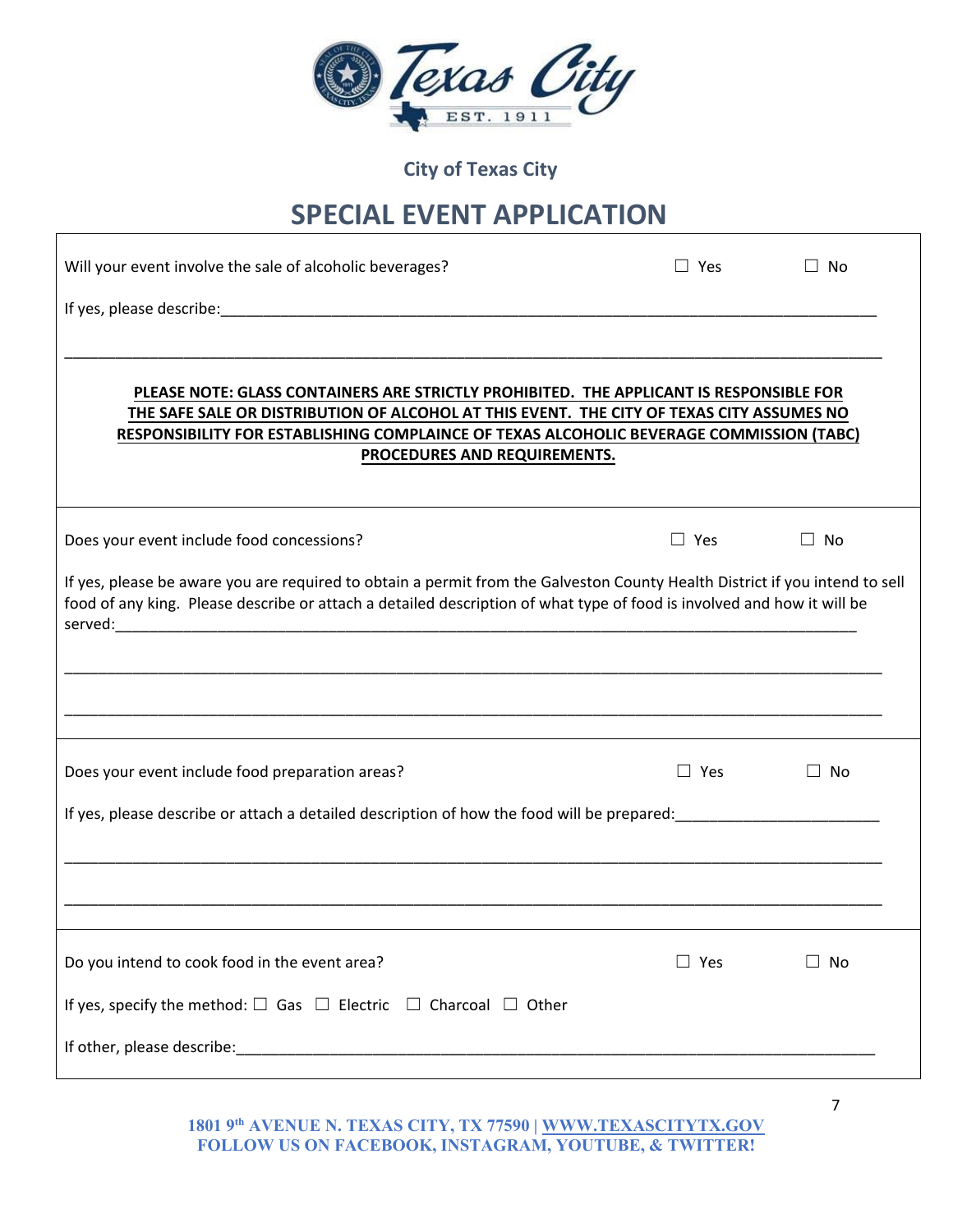

## **SPECIAL EVENT APPLICATION**

| City will charge for this service.                                  | REQUIRED: Applicant is responsible for proper disposal of all waste and garbage throughout the course of the event. A<br>\$200.00 cleanup deposit is required. If the event area is returned to a clean condition immediately upon conclusion of<br>the event, you are eligible to receive this deposit back. If your event requires cleaning, street sweeping, the City of Texas |
|---------------------------------------------------------------------|-----------------------------------------------------------------------------------------------------------------------------------------------------------------------------------------------------------------------------------------------------------------------------------------------------------------------------------------------------------------------------------|
|                                                                     |                                                                                                                                                                                                                                                                                                                                                                                   |
|                                                                     |                                                                                                                                                                                                                                                                                                                                                                                   |
|                                                                     |                                                                                                                                                                                                                                                                                                                                                                                   |
| affected by your event?                                             | Please describe your plan to notify all residents, businesses, places of worship, schools, and other entities that may be                                                                                                                                                                                                                                                         |
|                                                                     |                                                                                                                                                                                                                                                                                                                                                                                   |
| Will this event be marketed, promoted, or advertised in any manner? | $\Box$ Yes<br>$\Box$ No                                                                                                                                                                                                                                                                                                                                                           |
|                                                                     |                                                                                                                                                                                                                                                                                                                                                                                   |
|                                                                     |                                                                                                                                                                                                                                                                                                                                                                                   |
| Will there be live media coverage during the event?                 | $\Box$ No<br>$\Box$ Yes                                                                                                                                                                                                                                                                                                                                                           |
|                                                                     |                                                                                                                                                                                                                                                                                                                                                                                   |
|                                                                     |                                                                                                                                                                                                                                                                                                                                                                                   |
|                                                                     |                                                                                                                                                                                                                                                                                                                                                                                   |
|                                                                     |                                                                                                                                                                                                                                                                                                                                                                                   |
|                                                                     |                                                                                                                                                                                                                                                                                                                                                                                   |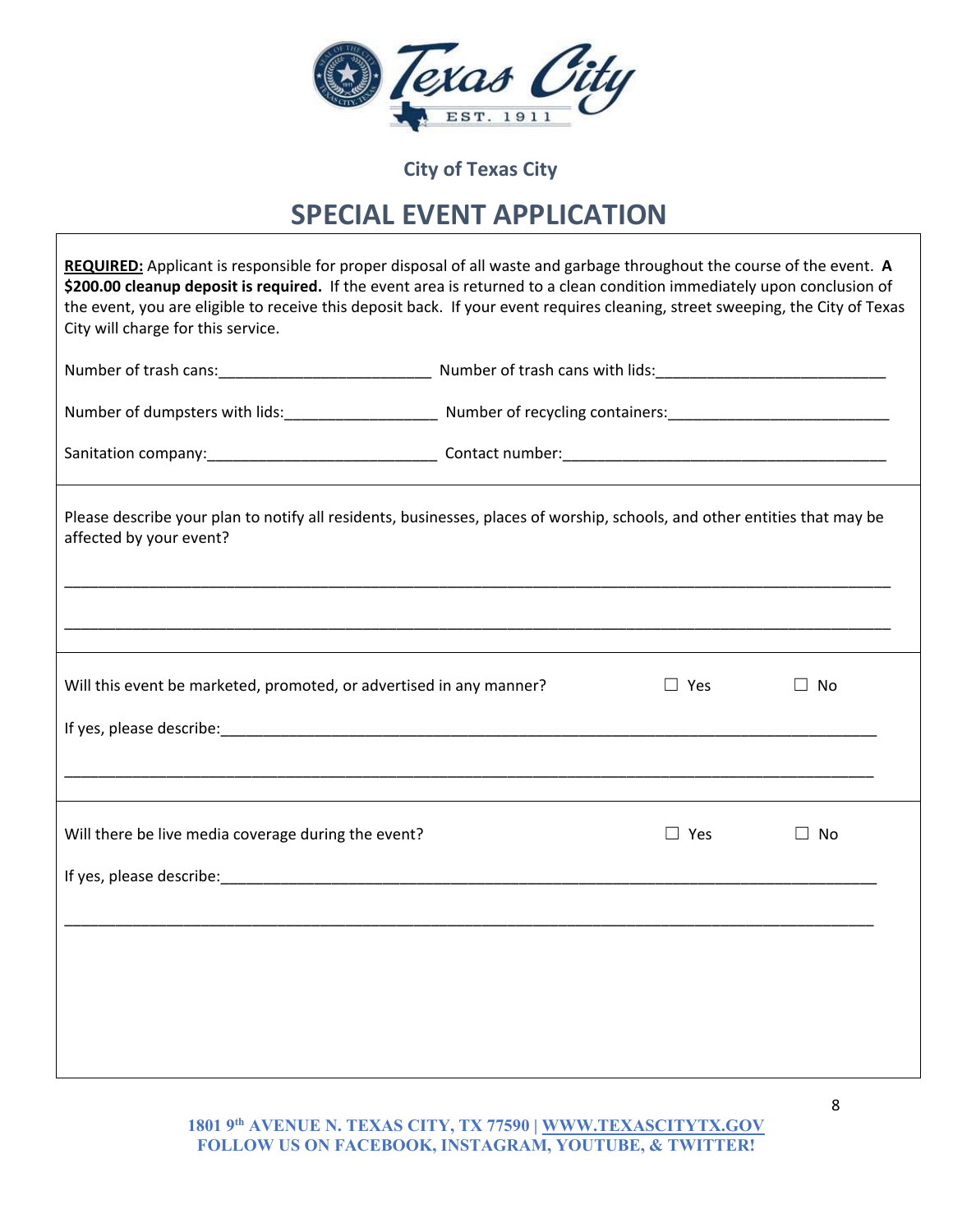|  | $2$ $Y$ $($ $Y$ $A$ |  |  |
|--|---------------------|--|--|
|  | EST                 |  |  |

## **SPECIAL EVENT APPLICATION**

| REQUIRED Insurance for your event will be required before final permit approval is given. Insurance coverage must be<br>maintained for the duration of the event, this includes set up, and tear down dates. The applicant must obtain commercial<br>liability insurance that names the City of Texas City and any other entities impacted by this event as "Additional Insured."<br>The City Attorney has the final authority regarding the insurance coverage and limits for the special event and can require<br>coverage from other service providers.                                                                                                                                                          |                                                                                                            |
|---------------------------------------------------------------------------------------------------------------------------------------------------------------------------------------------------------------------------------------------------------------------------------------------------------------------------------------------------------------------------------------------------------------------------------------------------------------------------------------------------------------------------------------------------------------------------------------------------------------------------------------------------------------------------------------------------------------------|------------------------------------------------------------------------------------------------------------|
| Certificates of insurance must reflect:<br><b>Commercial General Liability with limits of</b><br>\$1 million per occurrence<br>• \$2 million general aggregate                                                                                                                                                                                                                                                                                                                                                                                                                                                                                                                                                      | Certificate holder must reflect<br>The City of Texas City<br>1801 9th Avenue N.<br>Texas City, Texas 77590 |
| <b>Liquor Liability</b><br>Required if alcohol will be consumed at the event                                                                                                                                                                                                                                                                                                                                                                                                                                                                                                                                                                                                                                        |                                                                                                            |
|                                                                                                                                                                                                                                                                                                                                                                                                                                                                                                                                                                                                                                                                                                                     |                                                                                                            |
|                                                                                                                                                                                                                                                                                                                                                                                                                                                                                                                                                                                                                                                                                                                     |                                                                                                            |
|                                                                                                                                                                                                                                                                                                                                                                                                                                                                                                                                                                                                                                                                                                                     |                                                                                                            |
|                                                                                                                                                                                                                                                                                                                                                                                                                                                                                                                                                                                                                                                                                                                     |                                                                                                            |
|                                                                                                                                                                                                                                                                                                                                                                                                                                                                                                                                                                                                                                                                                                                     |                                                                                                            |
| <b>Affidavit of Applicant</b>                                                                                                                                                                                                                                                                                                                                                                                                                                                                                                                                                                                                                                                                                       |                                                                                                            |
| I certify that the information contained in the foregoing application is true and correct to the best of my knowledge and<br>belief; that I have read, understand, and agree to abide by the rules and regulations governing the proposed special event<br>under the City of Texas City Municipal Code. I understand that this application is subject to the rules of the Mayor and<br>City Commission of the City of Texas City. I agree to abide by these rules, and certify that I on behalf of the host<br>organization, am authorized to commit the organization and agree to be financially responsible for any cost and fees that<br>may be incurred by or on behalf of the event to the City of Texas City. |                                                                                                            |
|                                                                                                                                                                                                                                                                                                                                                                                                                                                                                                                                                                                                                                                                                                                     |                                                                                                            |
|                                                                                                                                                                                                                                                                                                                                                                                                                                                                                                                                                                                                                                                                                                                     |                                                                                                            |
|                                                                                                                                                                                                                                                                                                                                                                                                                                                                                                                                                                                                                                                                                                                     |                                                                                                            |
|                                                                                                                                                                                                                                                                                                                                                                                                                                                                                                                                                                                                                                                                                                                     | 9                                                                                                          |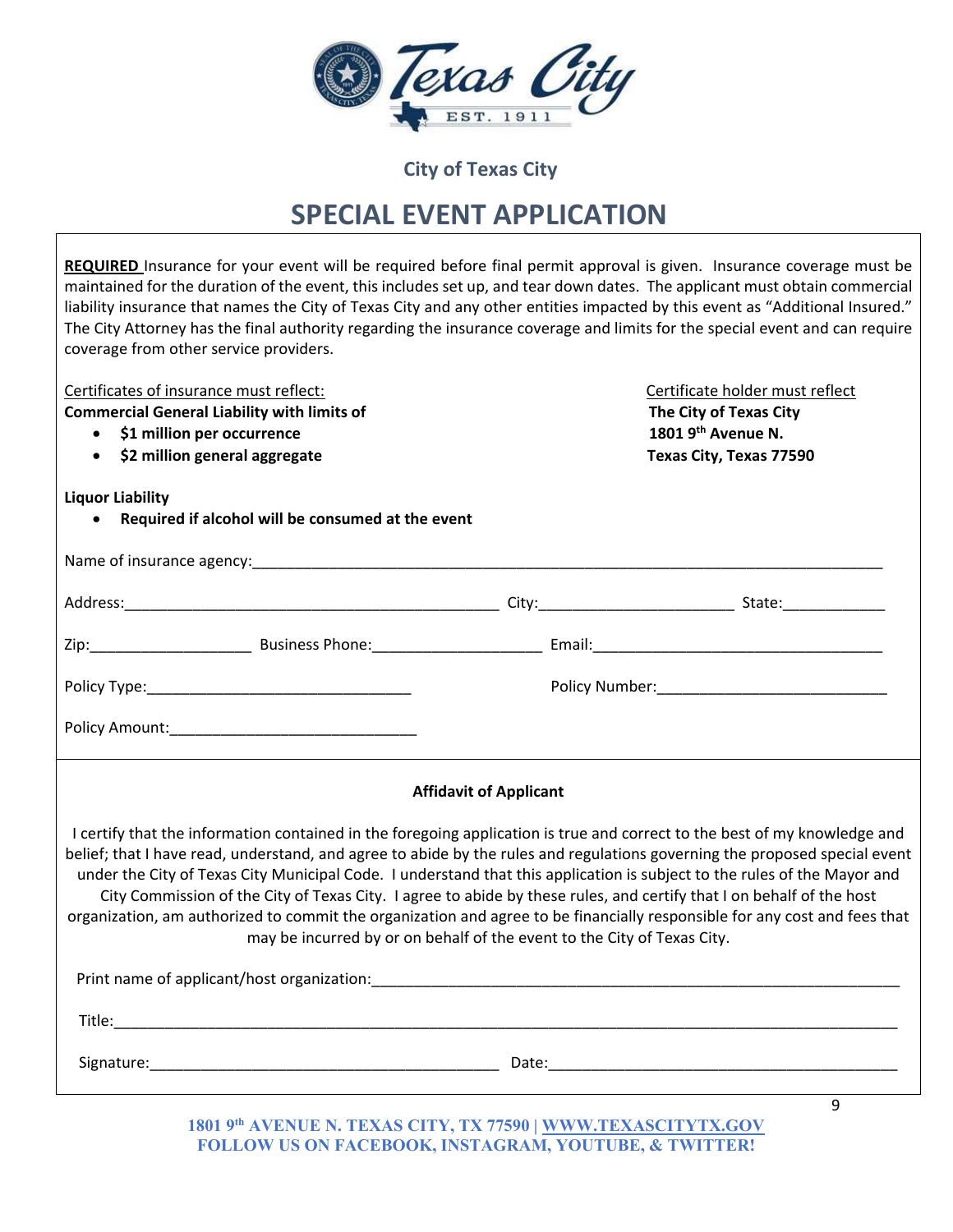

#### **SPECIAL EVENT APPLICATION**

**Event Equipment / Elements Needed from the City of Texas City (Check and Complete all that apply. Fees will vary)** 

| <b>Electrical Service:</b> | $\Box$ YES | $\Box$ NO    | Describe: |
|----------------------------|------------|--------------|-----------|
| <b>Water Service:</b>      | $\Box$ YES | $\square$ NO | Describe: |
| First Aid Service:         | $\Box$ YES | $\square$ NO | Describe: |
| Crowd-Control Barricades:  | $\Box$ YES | $\square$ NO | Describe: |
| Unique Grounds             | $\Box$ YES | $\Box$ NO    | Describe: |
| <b>Preparation Needs</b>   |            |              |           |
| <b>Traffic Control</b>     | $\Box$ YES | $\Box$ NO    | Describe: |
| Security                   | $\Box$ YES | $\Box$ NO    | Duties:   |
| Trashcans                  | $\Box$ YES | $\Box$ NO    | Describe: |
| <b>Other City Services</b> | $\Box$ YES | $\square$ NO | Describe: |